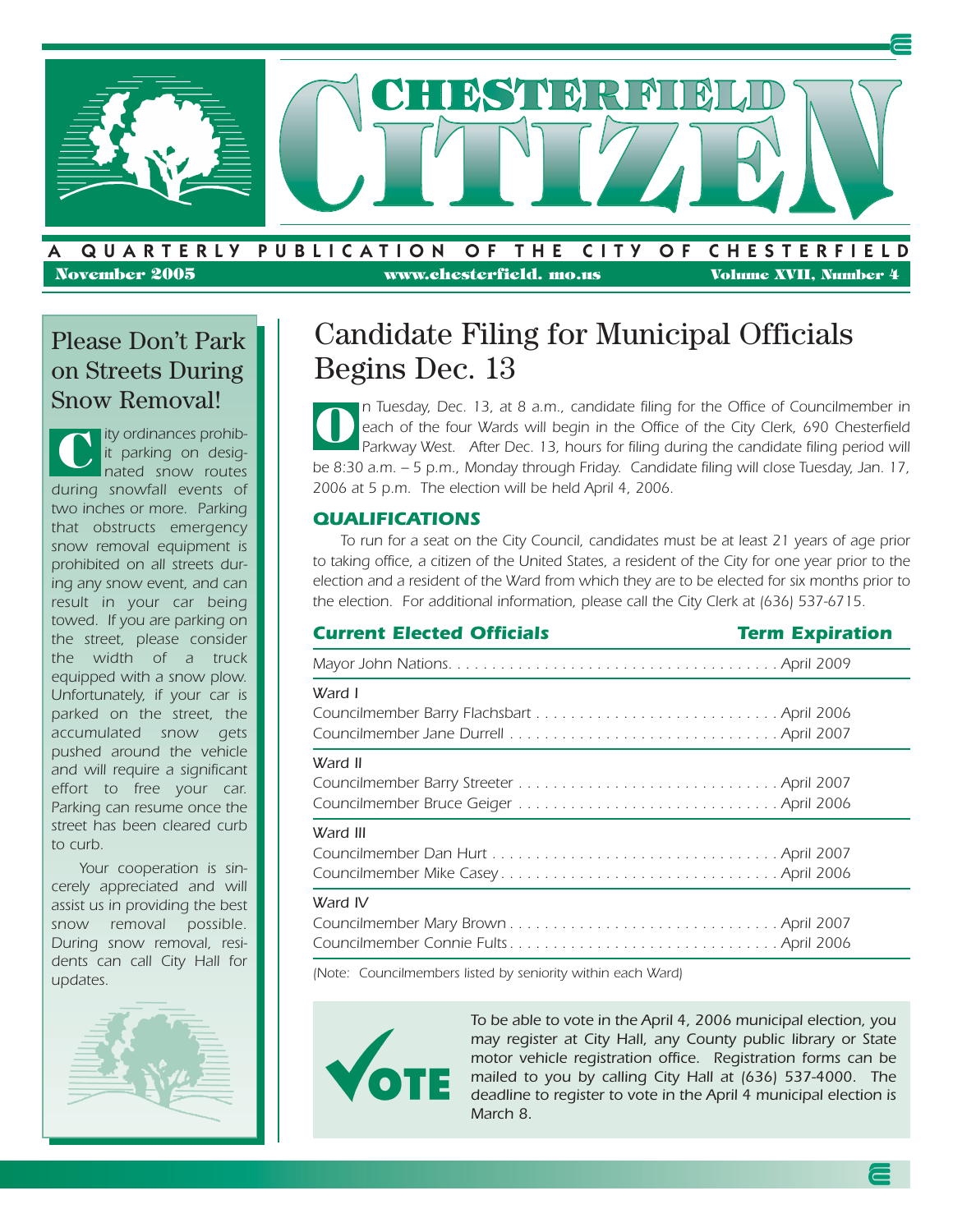# **From the Mayor**

# **Development Update**

*e have become accustomed here in Chesterfield to seeing many new homes and businesses under construction on a continuing basis over the past few years, and we seem to take it for granted perhaps that "construction traffic" is a part of our everyday life. In the constant hustle and bustle of daily life, it is easy to overlook that we have many good things happening around town, from greater options in housing choices, to greater shopping and employment opportunities than existed even five years ago. As part of our plan to make Chesterfield a "full service community," you are now much more able to meet the needs of everyday life of working, shopping, and recreating right here rather, driving elsewhere.* **W**

*With this column, I want to share with you some details about three particularly prominent projects which will have long-term benefits to the quality of life here in Chesterfield, and indeed the entire St. Louis Region.*

*One of the most significant stories of 2005 is the announcement by Pfizer that it will expand their current research facility here in Chesterfield. Already a globally renowned research center for injectable protein-based pharmaceuticals, Pfizer will invest approximately \$200,000,000 in its Chesterfield facility, to expand it by 330,000 square feet. The expanded facility will allow Pfizer to consolidate research operations now located at several different locations around the St. Louis region. The expansion of Pfizer has several extremely important benefits for our City. First, it is one of the most successful job retention efforts this year. More than 1,000 jobs (many held by Chesterfield residents) will remain in our area, and other jobs from around the region will be moved to the facility. The quality jobs at Pfizer and the many people who hold them add significantly to the high quality of life here in Chesterfield. Second, it shows that this region can compete globally for the best employers and the best employees, which has extremely significant ramifications for the future of our region. Third, it enhances our image, and that of the region, as a leader in this important research industry. Being a leader in this industry has been a goal around which much effort has been directed in the past few years. Finally, it shows how powerful our partnerships can be when we energize our efforts with other levels of government and the private sector toward the unifying goal of attracting and retaining the best employees doing the best work. So many of our residents moved to Chesterfield for the opportunity to work at this facility, and I am delighted their futures appear so bright at Pfizer.*

*Much progress is already evident at Westfield Shoppingtown Chesterfield. The Chesterfield Mall was constructed in*



*the mid-1970's, and last significantly modified in the mid 1990's. In 2002, Westfield America purchased the Mall from its original owners and vowed to modernize and re-develop the facility into a premier shopping destination. A visit to the facility will quickly confirm their commitment. Scheduled for a March, 2006 "Grand Re-Opening," Westfield is currently undertaking a \$71,000,000 renovation and expansion of its Chesterfield facility. Although you can readily see many renovations already completed inside, the project includes a 200,000 square foot addition, which will have a 14-screen movie theater and 14 new retailers. There will be a new food court on the lower level and the theater will occupy the entire third level of the addition, with the new retailers on the second level. Although all of the new retailers have not been announced, the new Westfield Shoppingtown Chesterfield will include a Cheesecake Factory and a Cladaugh Irish Pub. I am also proud of Westfield's commitment to our community by hosting the annual "Drug Awareness Day" in March, sponsored by the Chesterfield Drug Abuse Task Force and designed to focus attention on that important subject. Westfield contributes its center court and much of their employees' time for this important event.*

*The new Drury Hotel at the southwest corner of Clarkson and I-64 is moving toward completion, with a scheduled opening early in 2006. The hotel will have 275 rooms and 11 floors with 4,000 square feet of meeting space. It will also have a first-of-a-kind restaurant for the St. Louis area: Stoney River Legendary Steaks. Situated on one of the highest points in the City, the hotel will immediately be a landmark and will, with our other hotels around town, enhance the City as a destination and meeting place.* 

*Although the development around town warrants much attention, it is important to remember that Chesterfield has never been about just commercial development, or development of any particular nature for that matter. It's about building an unsurpassed quality of life. In all of our efforts, we strive to achieve that great goal.* 

Summalaleaux

*John Nations Mayor*

**2**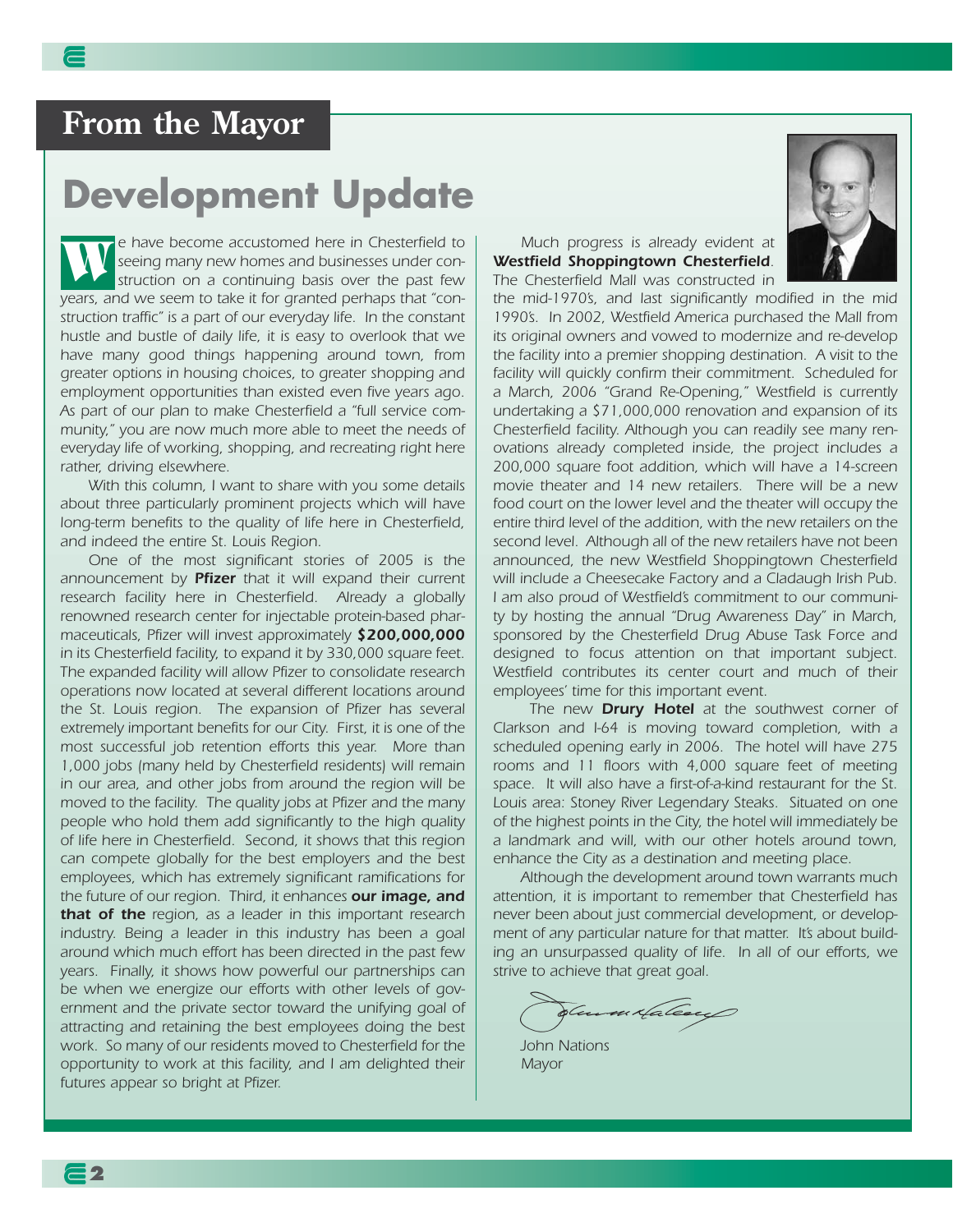### Ancient History Award Honors Contributors of Chesterfield's Past

*id you know that Chesterfield has been inhabited for at least 11,000 years? Archaeologists have found tools, weapons, and other evidence of Paleoindian settlers, some of the earliest known residents of North America. These ancient hunters stalked now-extinct animals such as mastodon and long-horned bison on the bluffs overlooking the Missouri River. Over the next 10,000 years, Chesterfield's residents -- like many other North American cultures -- developed better technologies and* farming methods. By ten centuries ago we were a suburb of the great city of Cahokia. **D**

*The Chesterfield Landmark Preservation Commission, in cooperation with the City of Chesterfield, has created a new award to recognize those who have made significant contributions to our understanding of this ancient past. The Chesterfield Ancient History – Leonard Blake Award is named in honor of the late Leonard Blake, whose archaeological work in the 1940's first brought attention to this region's rich heritage. The new award was proposed by Mark W. Leach, member of the Chesterfield Landmark Preservation Commission and author of A Guide to Chesterfield's Ancient History (available through the City of Chesterfield).* 

*Nominations for the 2006 Chesterfield Ancient History – Leonard Blake Award are now being accepted. All nominations will be reviewed by the Chesterfield Landmark Preservation Commission and Planning Commission, and submitted to the Mayor and City Council for final approval. The award will be presented at a designated Chesterfield City Council meeting.*

#### *WHO IS ELIGIBLE FOR THE CHESTERFIELD ANCIENT HISTORY – LEONARD BLAKE AWARD?*

*Nominees may be organizations or individuals. They should meet the following criteria:*

- *Actions being recognized may include, but not be limited to: professional archaeological excavation, documentation/publication, preservation, and education.*
- *Nominees need not reside in Chesterfield. However, the work for which they are being recognized should focus on Chesterfield.*

#### *NOMINATION GUIDELINES*

- *One nomination per person.*
- *Nominations will be accepted from residents and non-residents of Chesterfield.*
- *Previously nominated individuals can be re-nominated.*
- *A nominee cannot serve on the Selection Committee.*

*To recommend an individual or organization for recognition, please contact City Hall at (636) 537-4000 for a Chesterfield Ancient History – Leonard Blake Award Nomination Form. Complete the form and return it to: Marty DeMay, City Clerk, City of Chesterfield, 690 Chesterfield Parkway West, Chesterfield, MO 63017 or on the City's website at www.chesterfield.mo.us The Nominating* Form must be used for all nominations, and entries must be postmarked by **Feb.** *11, 2006.* 

### **Subdivision** Trustee Update

*he City of Chesterfield is in the process of updating its comprehensive list of Subdivision Trustees. The City provides trustees with notices of public hearings and upcoming projects that affect your subdivision. The City will also provide trustees with Ordinances and Resolutions that have been adopted by City Council, which may be of interest to residents.*  **T**

*If you are a new Trustee or know of any changes in your subdivision, please do one of the following:*

*1. Fax this information to the Customer Service Center at City Hall at (636) 537-4798* 

*2. E-mail updates to: trusteeupdates@chesterfield.mo.us*

*3. Call the Customer Service Center at (636) 537-4000*

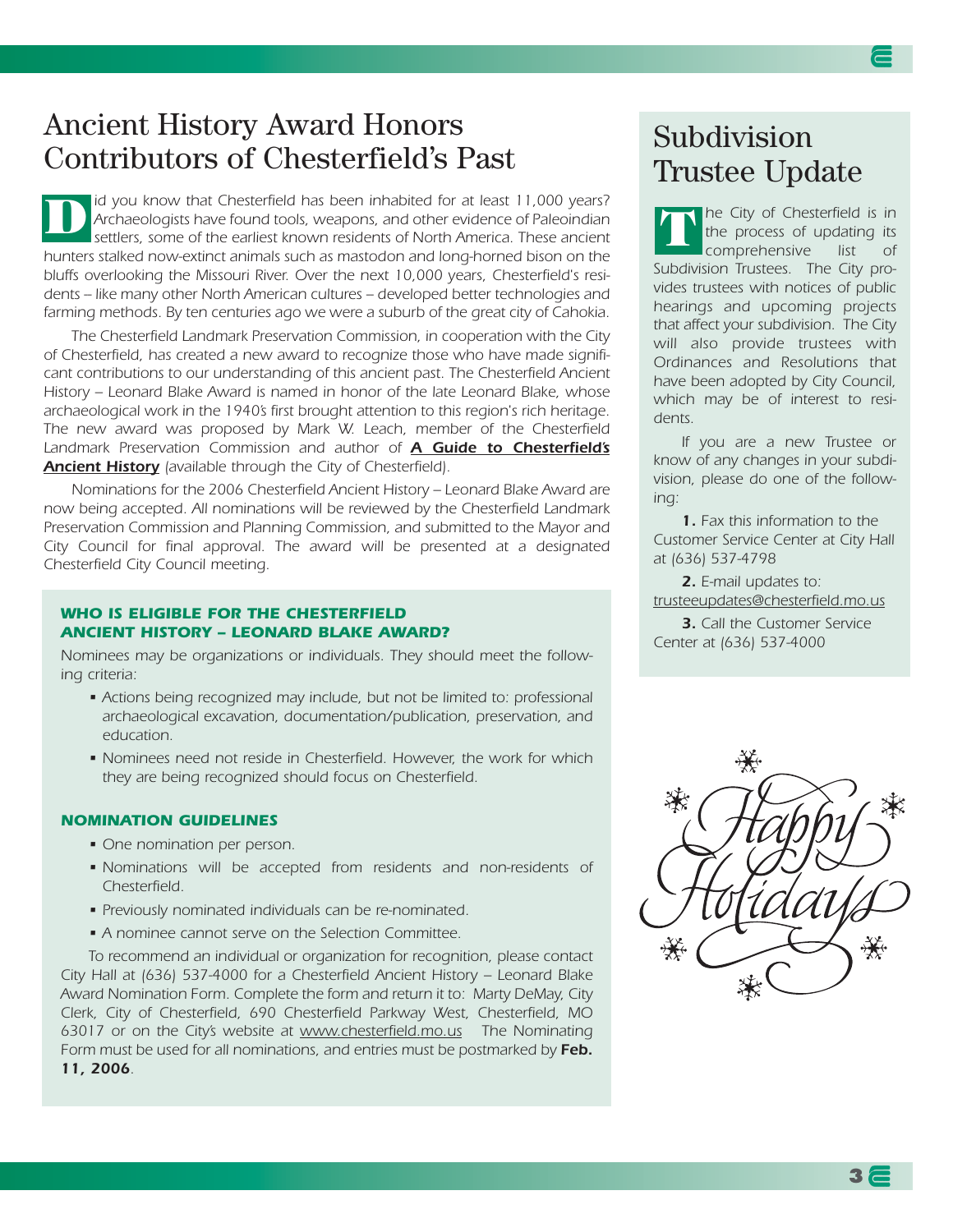**City Council Actions** 

#### *APPOINTMENTS*■■■

*Jerry Right appointed to the Architectural Review Board*

*Alan Baudler appointed to the Board of Adjustment.*

*Joan Schacht appointed to the Historical Commission.*

*Chuck Forgue appointed to the MIS Citizens Advisory Committee.*

*Bridget Nations appointed to the Parks, Recreation and Arts Citizen Advisory Committee.*

### *PROCLAMATIONS HONORING* ■ ■ ■ ■ ■

*Brad Schlosser, who won first place in the "Class C" Chess Tournament and was ranked as a "Top 100" chess player, at the age of twelve.*

*Cub Scout Troop #597, from Ascension Catholic School, for participating in the flag ceremony at a City Council meeting.*

*Devon Cramer, member of Girl Scout Troop #111, received the Gold Award, Girl Scouting's most coveted award.*

*Friendship Village, in celebration of their thirty years as a retirement community.*

*Former-Mayor Jack Leonard, who passed away October 3.*

# Chesterfield "Citizen of the Year" Call for Nominations

*ayor John Nations and the Chesterfield City Council are officially requesting nominations for the Chesterfield "Citizen of the Year" Award.* **M**

*Many residents contribute to the community in a significant manner each day, without reward or recognition. This is an opportunity to nominate someone who has brought honor upon him or herself and the community through an outstanding accomplishment or service-minded volunteers who are simply involved and helpful.*

*Application forms can be obtained from the office of the City Clerk at City Hall, by calling (636) 537-6715 or on the City's website at www.chesterfield.mo.us. Applications are due no later than Feb. 10, 2006.* 

■ ■ ■ ■ ■ ■ ■ ■ ■ ■ ■ ■ ■ ■ ■

# Chesterfield Citizen's Police Volunteer Program

### *"LOOKING FOR A FEW GOOD MEN & WOMEN"*

*he Volunteers in Policing (VIP's) are helping the Police Department address traffic concerns throughout neighborhoods in Chesterfield. The Volunteers in Policing is a group of citizens who volunteer their time to help in various areas working with the Police Department.*  **T**

*The Chesterfield Police Department recently enacted the Volunteer Radar Survey program, which sends these VIP's into local neighborhoods in Chesterfield where speeders are prevalent. The VIP's are equipped with volunteer traffic safety vests, a radar gun and a sharp eye. They record license plates of cars found to be exceeding the posted speed limit, and turn this information in to the Police Department. Letters are generated to the owner of that vehicle, advising him/her that their vehicle was identified as having been speeding at a specific time and location. The Volunteers do not have any direct contact with the violators and are there only to record information. No tickets are issued based on the citizen radar; but the letters do advise the registered owner of the location and speed that his/her vehicle was traveling, and encourages him/her to comply with the posted traffic regulations. The main goal of this program is to slow down speeders and make neighborhoods safe. There has been a great deal of positive feedback on the program and it is scheduled to continue throughout the year. If you observe these VIP's hard at work in YOUR neighborhood, please take the time to honk and wave!*

*For additional information, please contact Lt. Steve Lewis at (636) 537-3000, or at the City's website www.Chesterfield.mo.us.*

### Lafayette Older Adults Program

*re you interested in making new friends, hearing great speakers, going on exciting trips, playing Bingo or cards? If you are 55 or older, this is a great group with which to become involved! Best of all, residents of Ballwin, Chesterfield, Ellisville, Manchester, Winchester, and the Rockwood School District pay only \$1.00 for each meeting. Day-trips and special luncheons involve separate fees. Trip space is limited and is first come–first served. Prepayment is required for all luncheons and trips.* **A**

*Upcoming events are: Dec. 12 – Holiday Breakfast and Dec. 16 Tree-mendous Holiday Tour. More detailed information is available at regular meetings, or by calling (636) 227-7508.*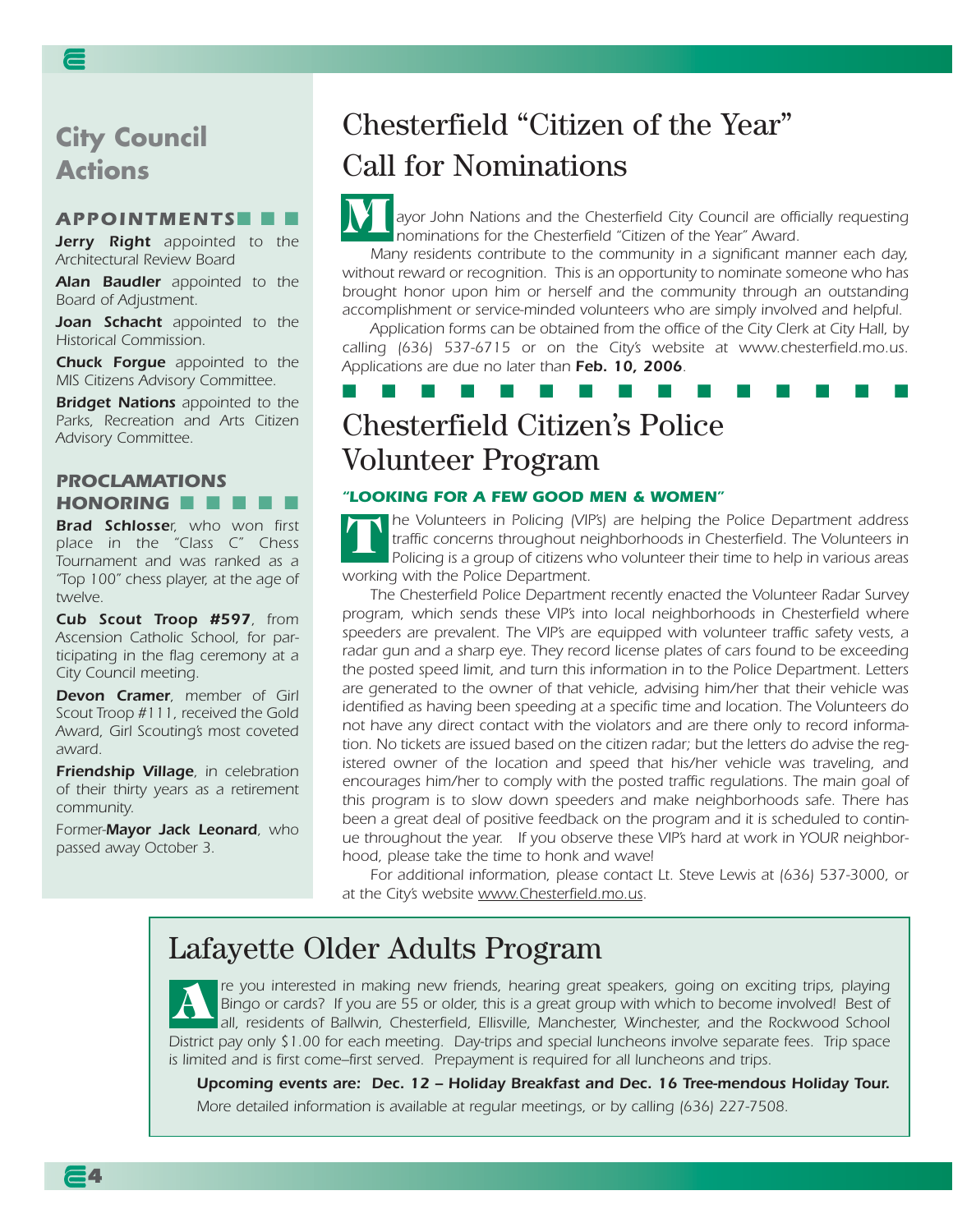# Chesterfield Beautification Committee Update

*he 2005 Garden Tour, sponsored by the Chesterfield Beautification Committee, was a huge success. Proceeds from the tour, which totaled over \$8,000, were donated to the City to replace trees in City right-of-way.*  **T**

*The tree replacement project was recently awarded to a local nursery, Baxter* Gardens, and took place through the months of Oct. and Nov.

*This Swamp White Oak, located on Clarkson Road near Chesterfield Parkway, is an example of one of the trees recently planted.*



### ■ ■ ■ ■ ■ ■ ■ ■ ■ ■ ■ ■ ■ ■ ■

### Art Feast 2006 – Chesterfield Arts' Annual Gala Event!

*hile many of you are just now gearing up for the holiday season, plans are already underway for an event to put some fun into the New Year. Mark your calendar now for Art Feast 2006, a star-studded evening that supports the cultural programming of Chesterfield Arts. Art Feast will take place on Saturday, Jan. 28 at the Kemp Auto Museum, the newest feature in Chesterfield showcasing one of the best collections of Mercedes vehicles in the world. The perfect setting for this star-studded event!*  **W**

*Art Feast has been sold out the past three years and promises to be a sell out in 2006! This one-of-a-kind event kicks off with a silent auction of unique items including a variety of artwork created by artists from the entire region, music and entertainment.* 

*Call Chesterfield Arts at (636) 519-1955 for tickets, or to inquire about corporate sponsorship opportunities. Tickets are \$125 per person and are tax deductible. Chesterfield Arts is a non-profit organization. Proceeds from Art Feast 2006 support annual programming, exhibitions, concerts, classes and public art in the community.* 



### *"RE-VISIONS"*

#### *Nov. 11 – Jan. 8*

*An exhibition featuring mixed media collages, prints and works on paper by Ruth Kolker, Patricia Vivod, Diana Hansen and Carol Corey. In addition, fine jewelry by The Society of Midwest Metalsmiths will be available. Opening Reception: Friday, Nov. 11 from 6 – 9 p.m. FREE*

#### *SAINT LOUIS SYMPHONY Dec. 2*

*Chesterfield Arts will present a special holiday concert by members of the Saint Louis Symphony Orchestra through their "Music at Bonhomme" series at Bonhomme Presbyterian Church, 14820 Conway Rd. 7 p.m., cost \$3 donation at door. Call for reservations (636) 519- 1955.* 

#### *"ARTISTS AS MENTORS"*

#### *Jan. 13 – March 12*

*A special exhibition featuring a selection of professional artists, who are also professors of art at colleges and universities throughout the region. Opening Reception: Friday, Jan. 13 from 6 – 9 p.m. FREE*

#### *ART FEAST 2006*

#### *Jan. 28, 2006*

*Join Chesterfield Arts for their signature gala on Saturday, Jan. 28 at the new Kemp Auto Museum. Auction, music, entertainment and more! Tickets are \$125 per person. Call for reservations (636) 519-1955.* 

*For Winter 2006 New Classes, please check our website at www.chesterfieldarts.org for new classes beginning in January.*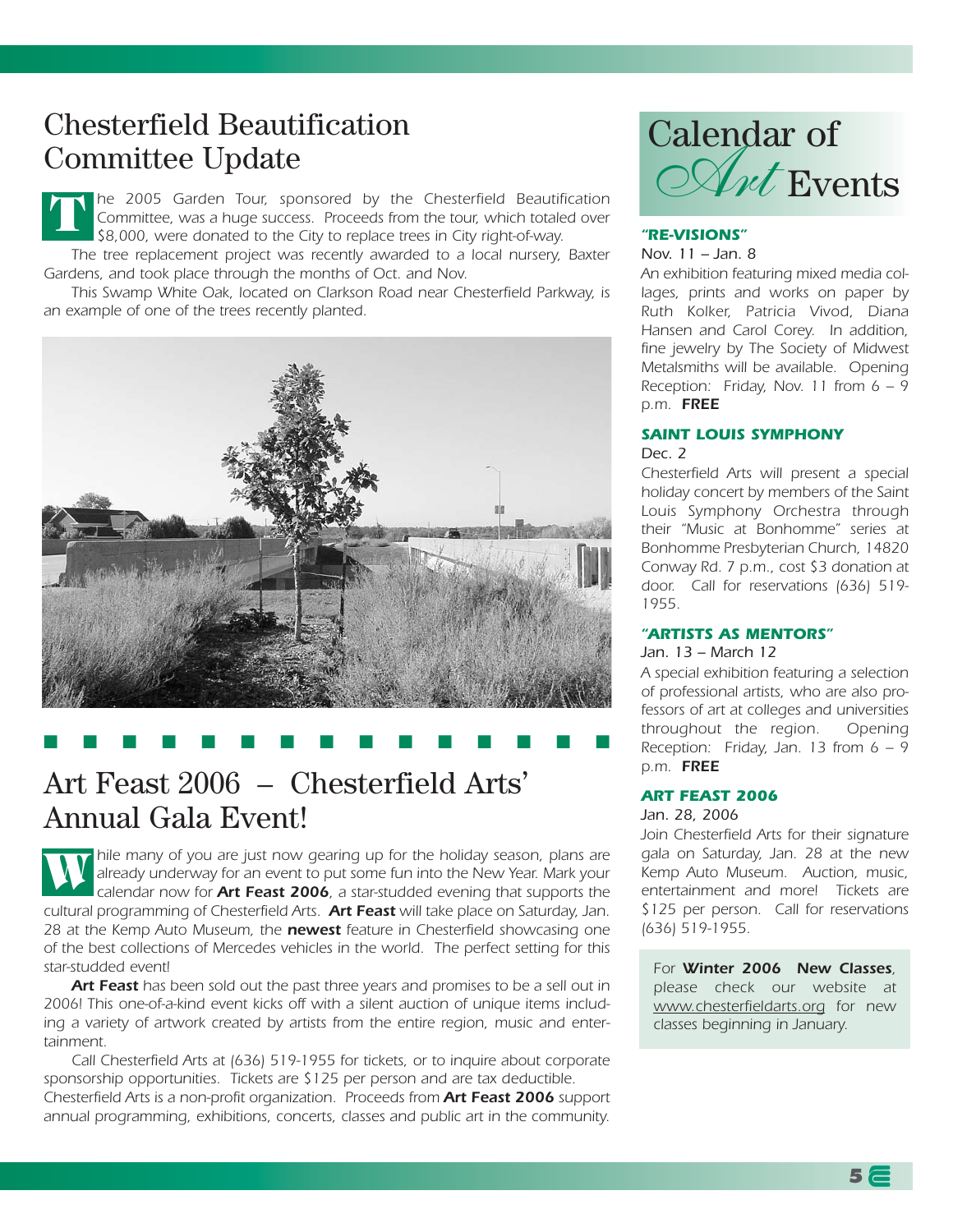### *December*

- *5 City Council City Hall, 7 p.m.*
- *12 Planning Commission City Hall, 7 p.m.*
- *23 Christmas Holiday City Hall Closed (one-half day)*
- *26 Christmas Holiday City Hall Closed*

### *January*

- *2 New Years Day Holiday City Hall Closed*
- *4 City Council City Hall, 7 p.m.*
- *9 Planning Commission City Hall, 7 p.m.*
- *16 Dr. Martin Luther King Holiday City Hall Closed*
- *18 City Council City Hall, 7 p.m.*
- City Hall, 7 p.m.<br>
23 Planning Commission<br>
City Hall, 7 p.m.<br>
23 Planning Commission *23 Planning Commission City Hall, 7 p.m.*

#### *February*

- *6 City Council City Hall, 7 p.m.*
- *13 Planning Commission City Hall, 7 p.m.*
- *20 Presidents' Day City Hall Closed*
- *22 City Council City Hall, 7 p.m.*
- *27 Planning Commission City Hall, 7 p.m.*

### Business to Business Expo

*ver 80 businesses and organizations will showcase their products and services at the Chesterfield Chamber of Commerce 15th Annual Business Expo from 4 – 7:30 p.m., on March 9, 2006 at the Doubletree Hotel and Conference Center, 16625 Swingley Ridge Road.*  **O**

*The Business Expo is an excellent opportunity for attendees to view product demonstrations and speak face-toface with industry professionals in a relaxed atmosphere. If that is not enough to entice visitors to the Expo, exhibitors will be offering fabulous giveaways and raffle prizes. Area restaurants will be on hand with free food and drink.*

*Attendees should bring plenty of business cards, as there will be an exorbitant amount of leads generated at this impressive event.*

*Call the Chamber at (636) 532-3399 for more information.*

**6**

### Ward Map

*any residents call City Hall to ask in which Ward their residence is located. With this in mind, the map below may help. As always, please feel free to call City Hall at (636) 537-4000, if you have any questions pertaining to the various Wards located in the City.* **M**

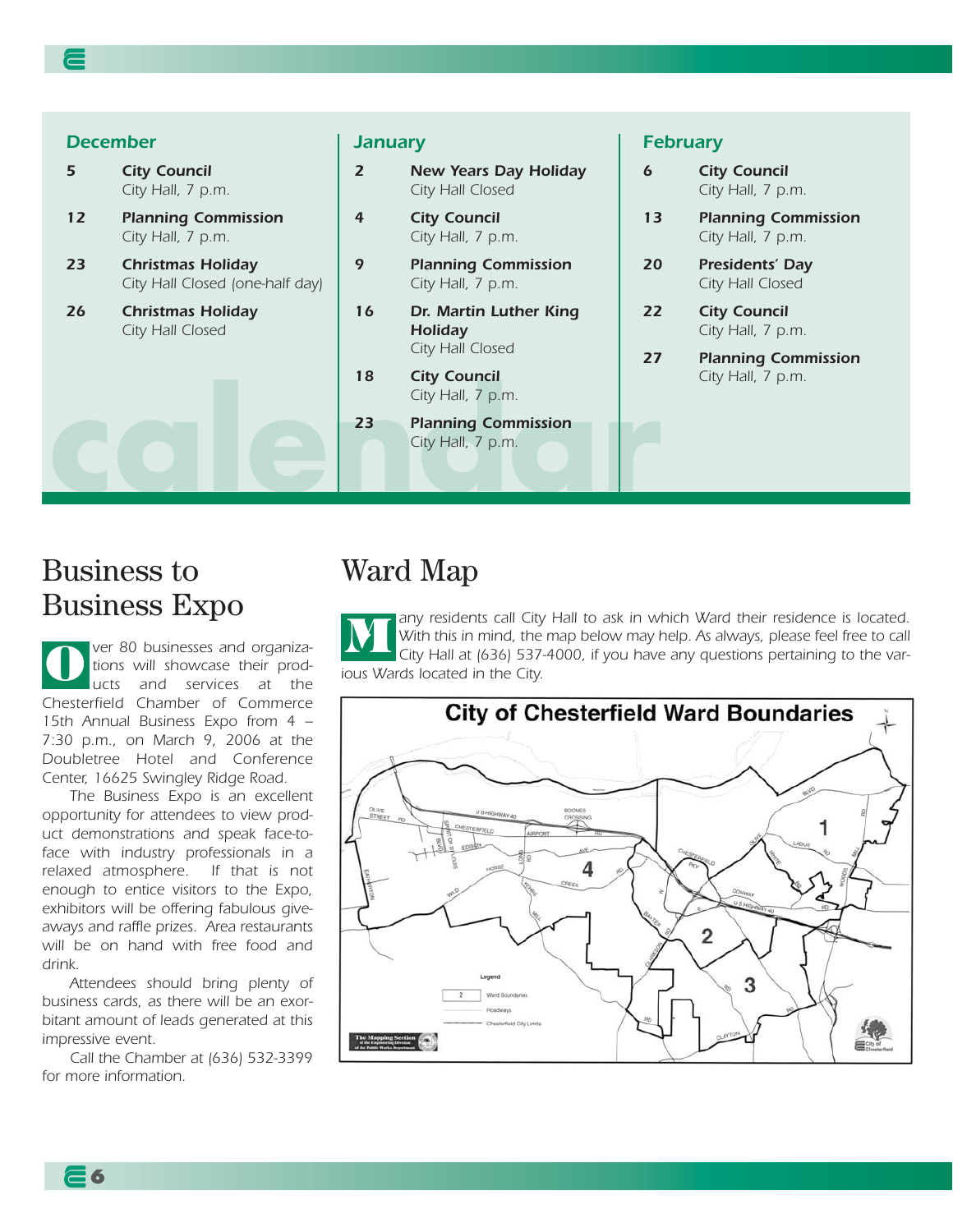# Backyard Resource Compost

*omposting involves the conversion of leaves, grass clippings and twigs into rich organic matter that can be added to the soil. Composting is a sustainable gardening practice promoting healthy soil that, in turn, produces healthier plants. Healthy plants can perform their jobs of cleaning the air and conserving the soils, all of which helps to maintain a healthier environment. Composting is a practical and convenient way to transform backyard wastes into a resource. If you have trees, shrubs, garden and planter boxes, you have use for compost. By composting, you help your community meet a top priority for solid waste management, by reducing waste.* **C**

*City Hall has free copies of brochures on yard waste management, including "Homeowner's Composting Guide" and "Building the Compost Pile and Mulch: Your Tree's Best Friend".*

### Holiday Paper Wastes and Phone Books ■ ■ ■ ■ ■ ■ ■ ■ ■ ■ ■ ■ ■ ■ ■

*lease recycle your old or surplus telephone books, AS WELL AS your holiday gift wrappings, paper gift bags, cardboard and chipboard gift boxes, holiday* cards, envelopes, catalogs, junk mail and so much more in your **curbside** *recycle bin! Please recycle everything that can be remanufactured. Pick up a free copy of the "Think Resources NOT Trash" flyer at City Hall.*  **P**

■ ■ ■ ■ ■ ■ ■ ■ ■ ■ ■ ■ ■ ■ ■

# Christmas Tree Pickup

*s part of the City-wide solid waste hauling contract, during the month of January 2006, Allied Waste will pick up Christmas trees at NO CHARGE from single family residences. Residents should put Christmas trees at the curb on their regular day of garbage collection service.* **A**

*Please be sure to remove all trimmings from your tree before setting it out for pick up. In addition, please remove any wrappings or plastic bags you might have used to remove the tree from your home.*

■ ■ ■ ■ ■ ■ ■ ■ ■ ■ ■ ■ ■ ■ ■

*For more information, contact Allied Waste at (636) 947-5959.*

### Environmental Programs



*series of FREE educational programs that help raise awareness about various environmental and nature-related topics has been scheduled to take place at City Hall:*

**DEC. 7 AT 7 P.M. "Wildlife Conflict Management"**, presented by the Missouri *Department of Conservation, will examine the interactions of wildlife and landowners. The purpose of the program is to educate the public about these interactions and assist landowners in arriving at solutions to resolve any problems.*

*JAN. 19 AT 7 P.M."Put Native Plants to Work on Your Home Landscape" is also presented by the Missouri Department of Conservation. Native plants are beautiful, naturally resilient, functional and attract birds and butterflies to yards. This program will present information about the value of native plants in home landscaping, as well as practical advice on how to use native flowers, grasses, shrubs, vines and trees to bring more beauty into home gardens.*

# "Innovative Building Design and Energy Efficiency"

*earn about the latest building innovations, regarding energy efficiency and environmental responsibility in corporate, residential, municipal and education/institutional settings, at the Regional Excellence in Energy and Environmental Design seminar, scheduled for Tuesday, Feb. 21, 2006, from 7:30 a.m. to 12:30 p.m., at City Hall. Those who could benefit from this seminar include:* **L**

- *Developers*
- *Design Professionals*
- *Code and Planning Officials*
- *Elected Officials and Municipal Staff*
- *Realtors*
- *Home Owners*
- *Anyone involved in educational facility decision-making*

*You will see examples of award-winning buildings, which anchor community growth. Presentations will be given by Leadership in Energy and Environmental Design, accredited professionals, residential developers, educational planners, business persons, health professional, elected officials and representatives of Ameren and Laclede Gas Company. Exhibitors will demonstrate various tools for energy and resource conservation. A continental breakfast will be provided.*

*Seating will be limited, so please RSVP as soon as possible and no later than Feb. 17, 2006, to Kelli Krebs at (636) 537-4711 or E-mail kkrebs@chesterfield.mo.us.*

### **Holiday Trash Schedules**

*RSVP as soon as possible and no later than Feb. 17, 2006, to Kelli ince the Christmas and New Krebs at (636) 537-4711 or E-Year's Day holidays fall on mail kkrebs@chesterfield.mo.us. Sunday, there will be NO CHANGE in the trash pickup schedule this year, during this upcoming holiday period.* **S**

**7**